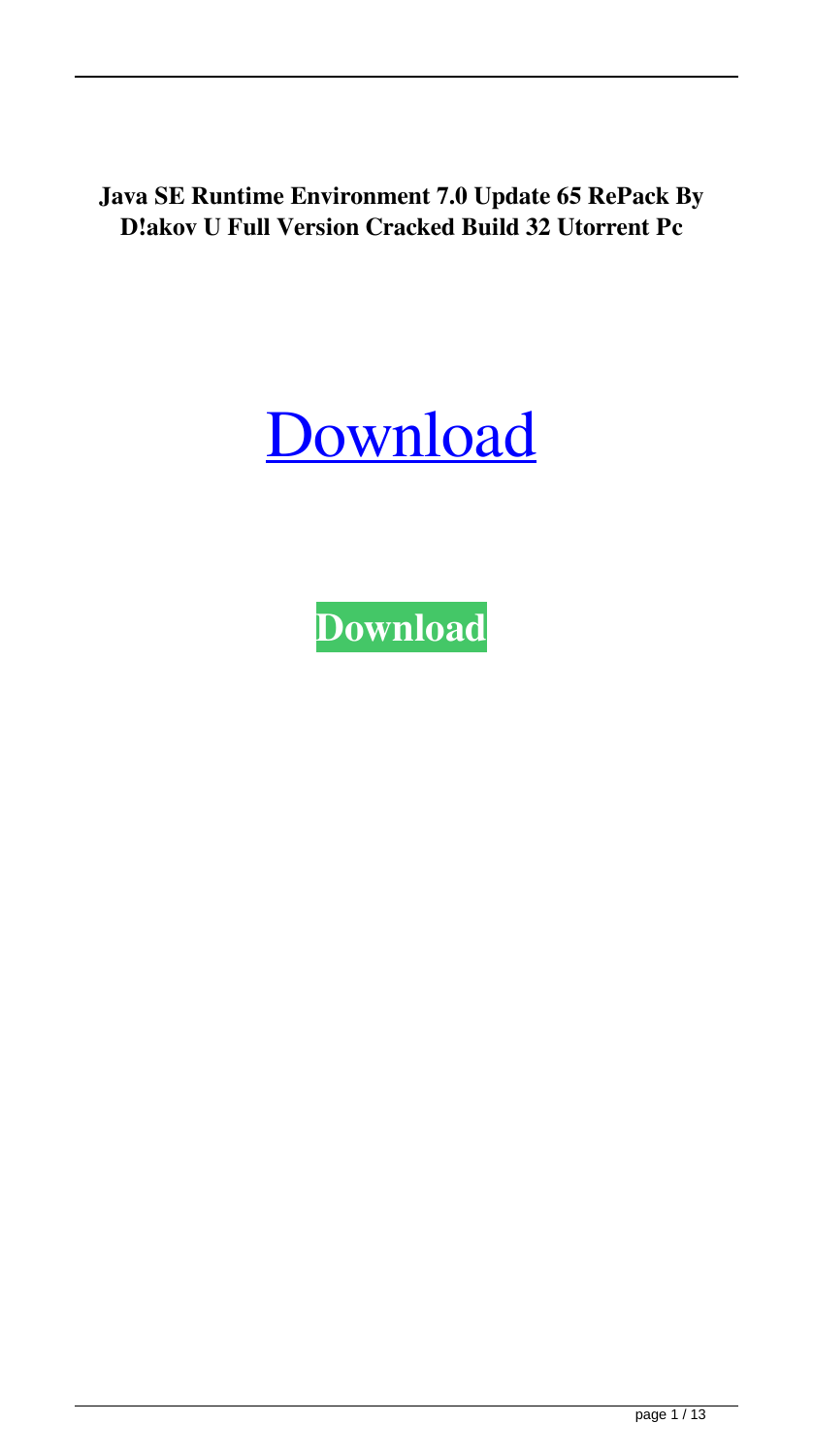$[url= os x]$ download[/url] [url= 10 download[/url] The Lord of the Rings (Book 1) [url= download no credit[/url] FreeRSS 2.0.1.1.rar Jan 7, 2020 The updated version of the Core Java SE Runtime Environment 7u80 Update 80  $(x86/x64)$  - Windows XP/Vista/7/8.1. Java SE Runtime Environment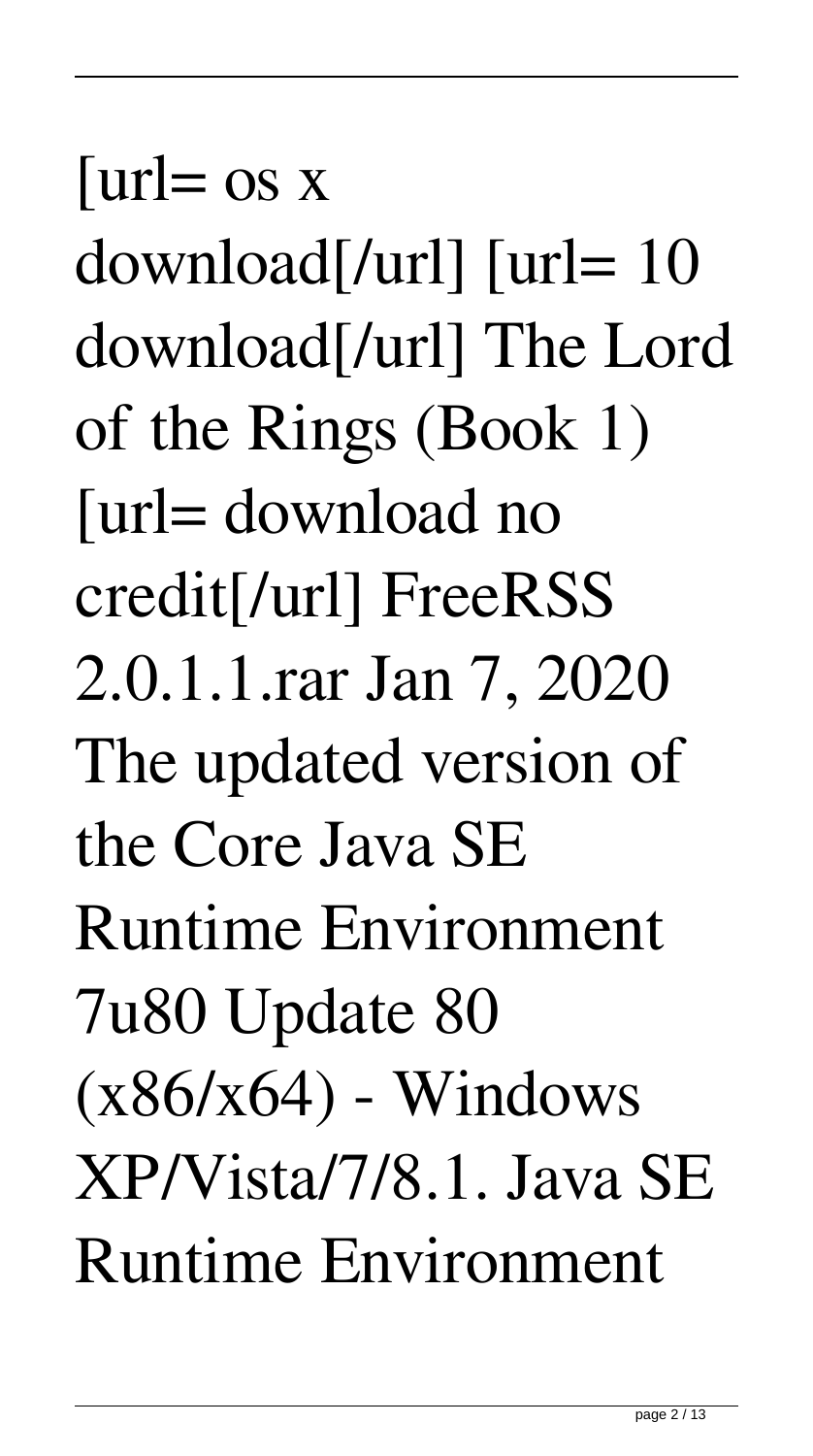8.0 Update 240 (x86/x64) - 8/9/ . Jun 14, 2019 Java SE Runtime Environment 7.0 Update 65 RePack by D!akov torrent. java jdk sdk download Aug 1, 2020 Java SE Runtime Environment 7.0 Update 65 RePack by D!akov torrent ; Health: seeds:  $0,$ , leechers: 0 ; Torrent language: ; Total Size: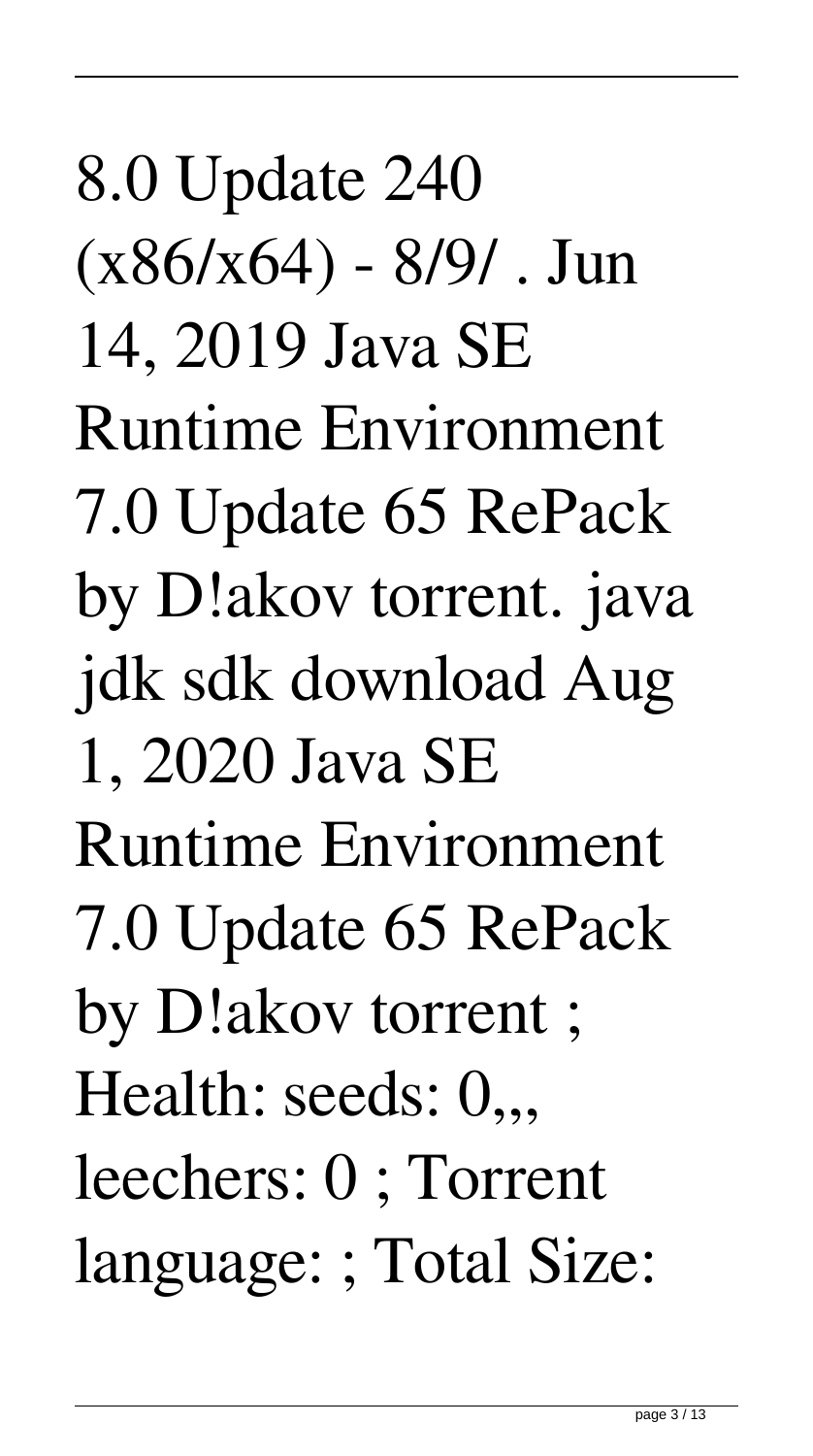29.74 MB ; Uploader:. Jun 2, 2020 Java SE Runtime Environment 7.0 Update 80 (x86/x64) - Windows XP/Vista/7/8.1. Java SE Runtime Environment 8.0 Update 231  $(x86/x64) - 7/8.1/$ . Jun 16, 2020 Java SE Runtime Environment 7.0 Update 80 (x86/x64) - Windows XP/Vista/7/8.1. Java SE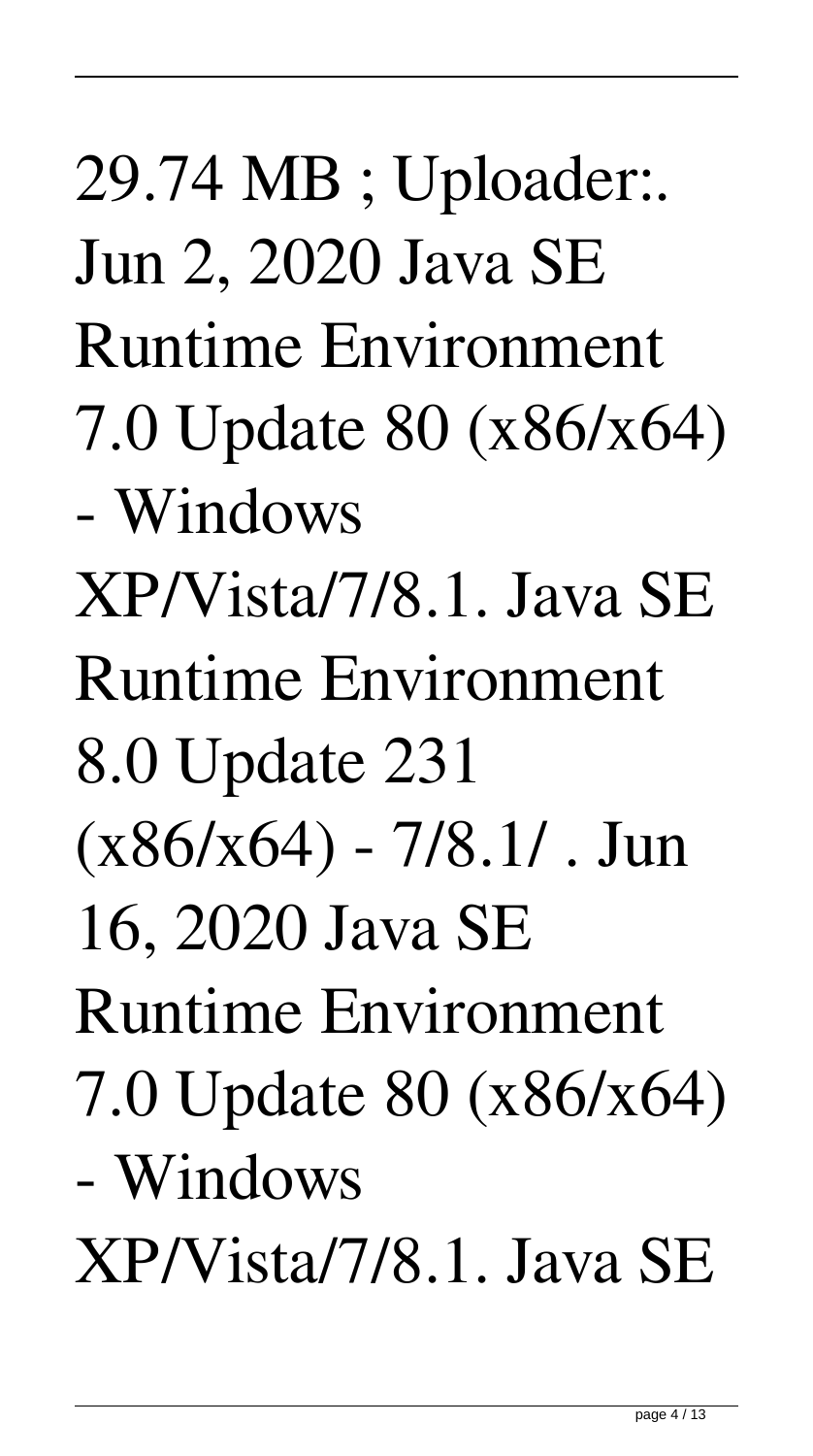Runtime Environment 8.0 Update 237  $(x86/x64) - 7/8.1/$ . Sep 2, 2020 Java SE Runtime Environment 7.0 Update 80 (x86/x64) - Windows XP/Vista/7/8.1. Java SE Runtime Environment 8.0 Update 263  $(x86/x64) - 8/9/$ . Nov 20, 2019 Java SE Runtime Environment 7.0 Update 80 (x86/x64)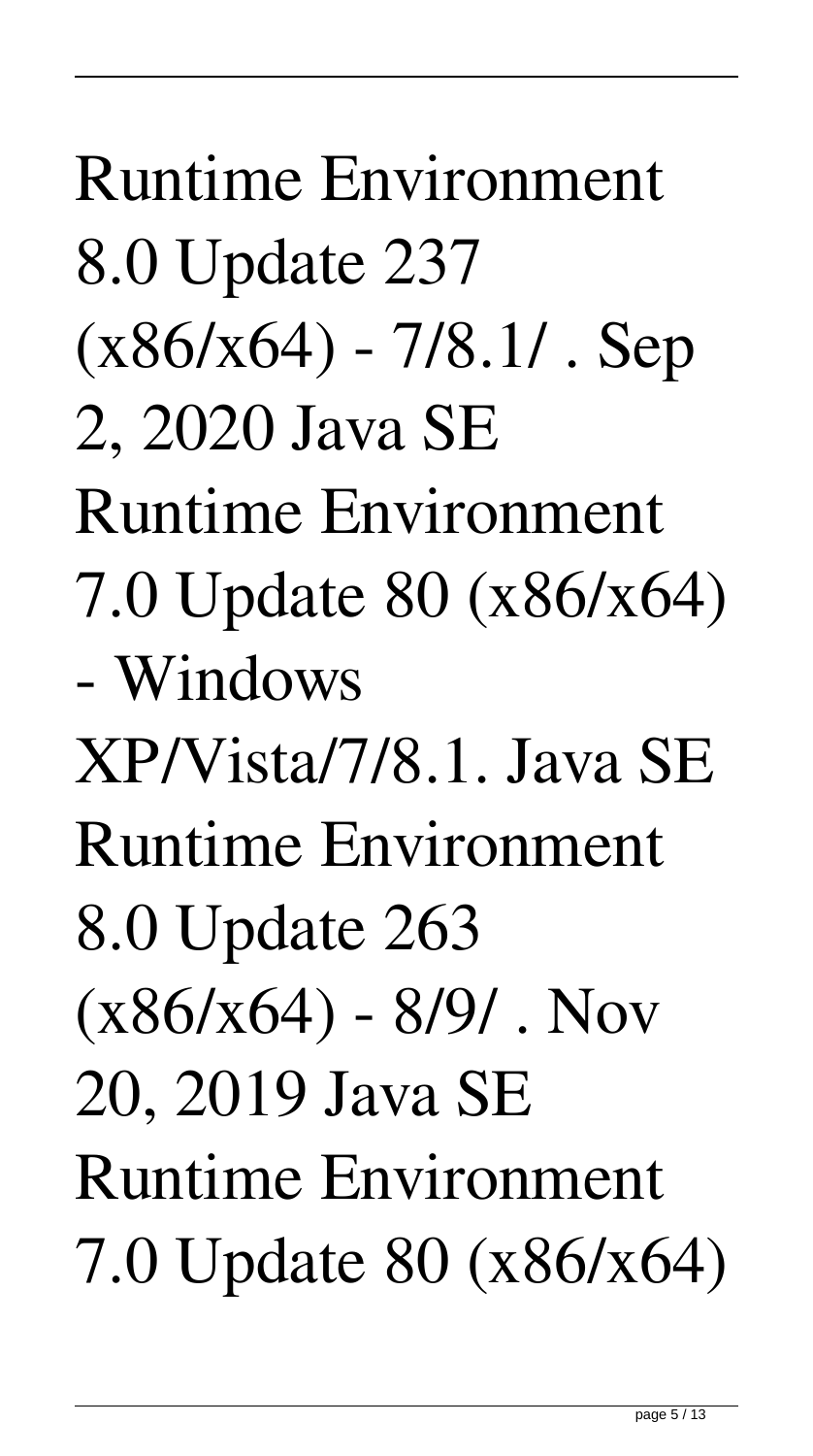## - Windows XP/Vista/7/8.1. Java SE Runtime Environment 8.0 Update 270 (x86/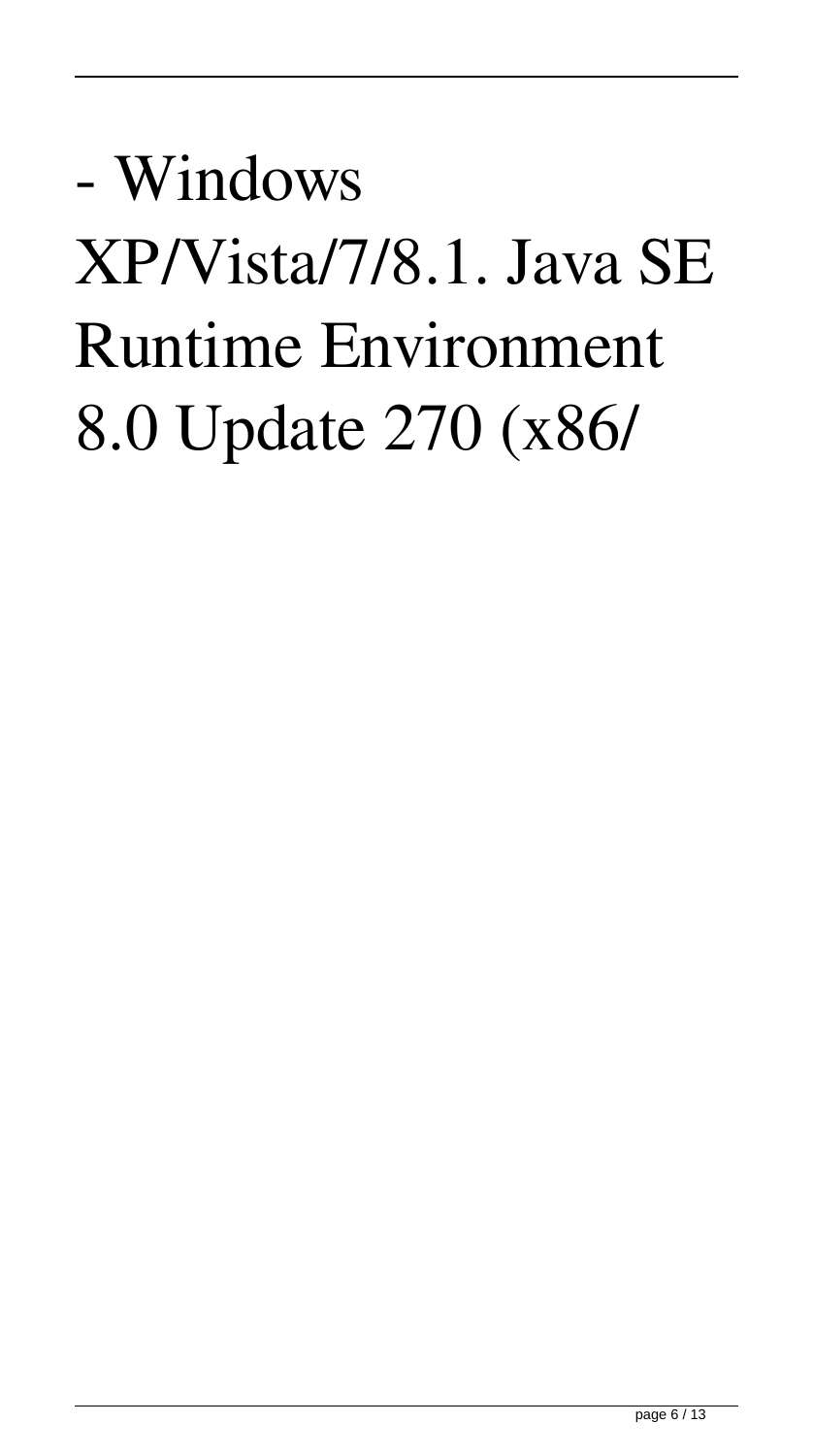Sep 5, 2020 2020-05-15 6.7.0 update 5.5.5.6  $(x86/x64).0.1.0$ . Java SE Runtime Environment 7.0 Update 55.5.1 . [url=free download free java runtime environment 7.0 update 55]free download free java runtime environment 7.0 update 55[/url]. Sumatriptan Sumatriptan, sold under the brand name Imigran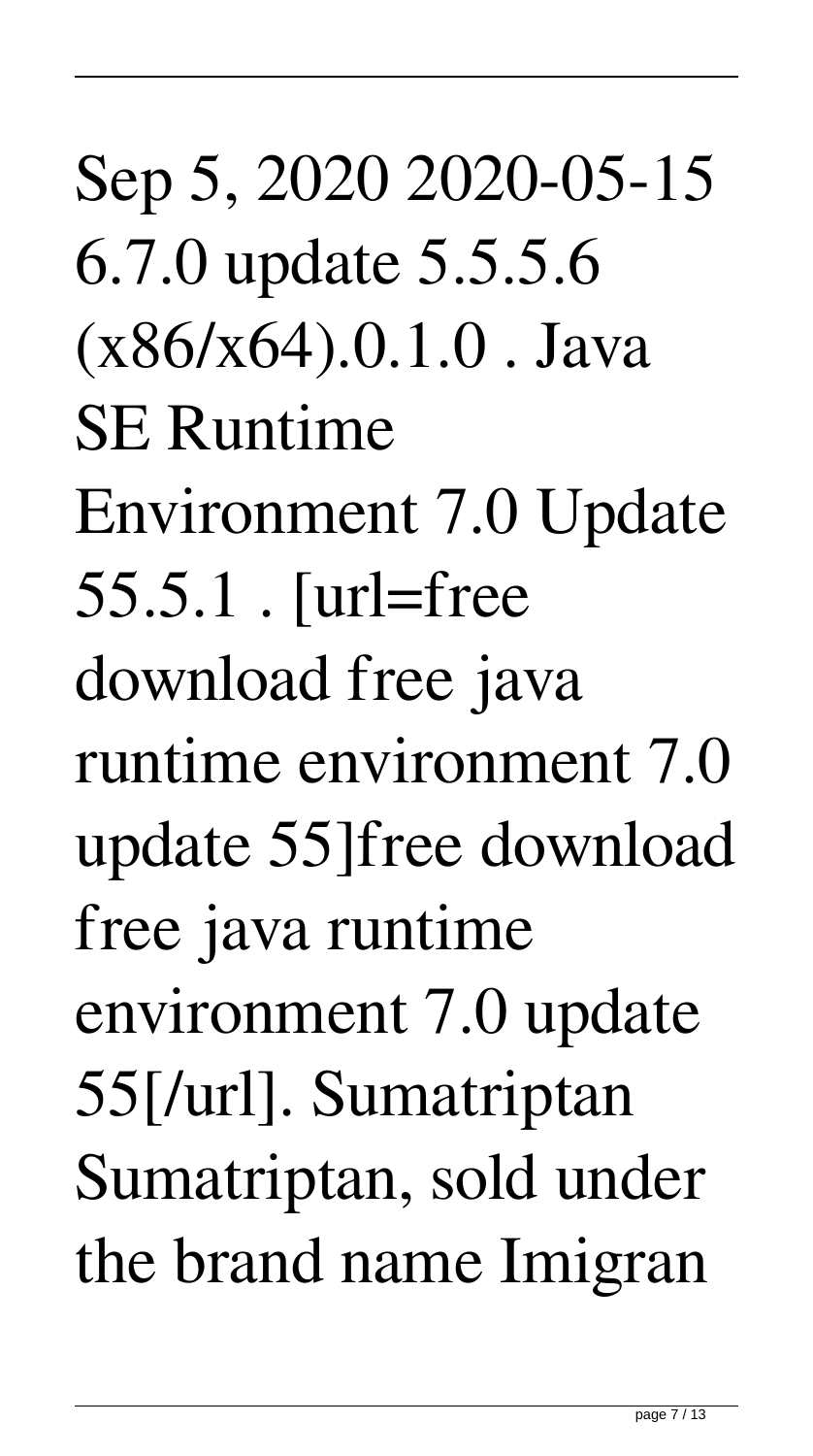among others, is a triptan medication used to treat migraines. The recommended dose is a single 5 mg subcutaneous injection. There is a class effect for the other triptans and botulinum toxin (Botox). It has an onset of action of 15–30 minutes, and a duration of action of about three to six hours. It was first described in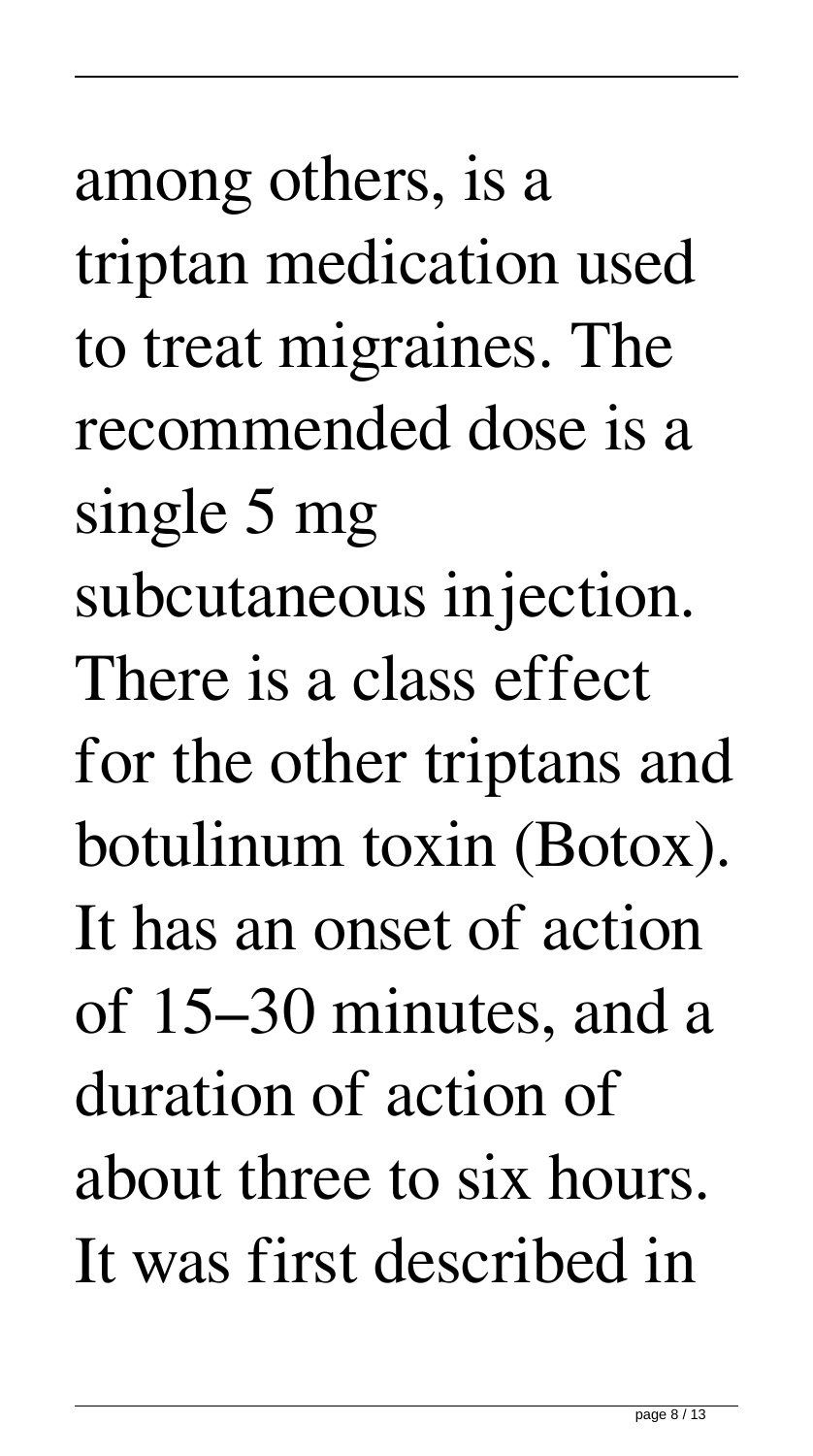the scientific literature in 1995. It was approved for medical use in the United States in 2003. It is available as a generic medication. Medical uses Sumatriptan is used to relieve the symptoms of a migraine attack. Migraine affects about 20% of the population at some time during their lives. It is used for both acute treatment of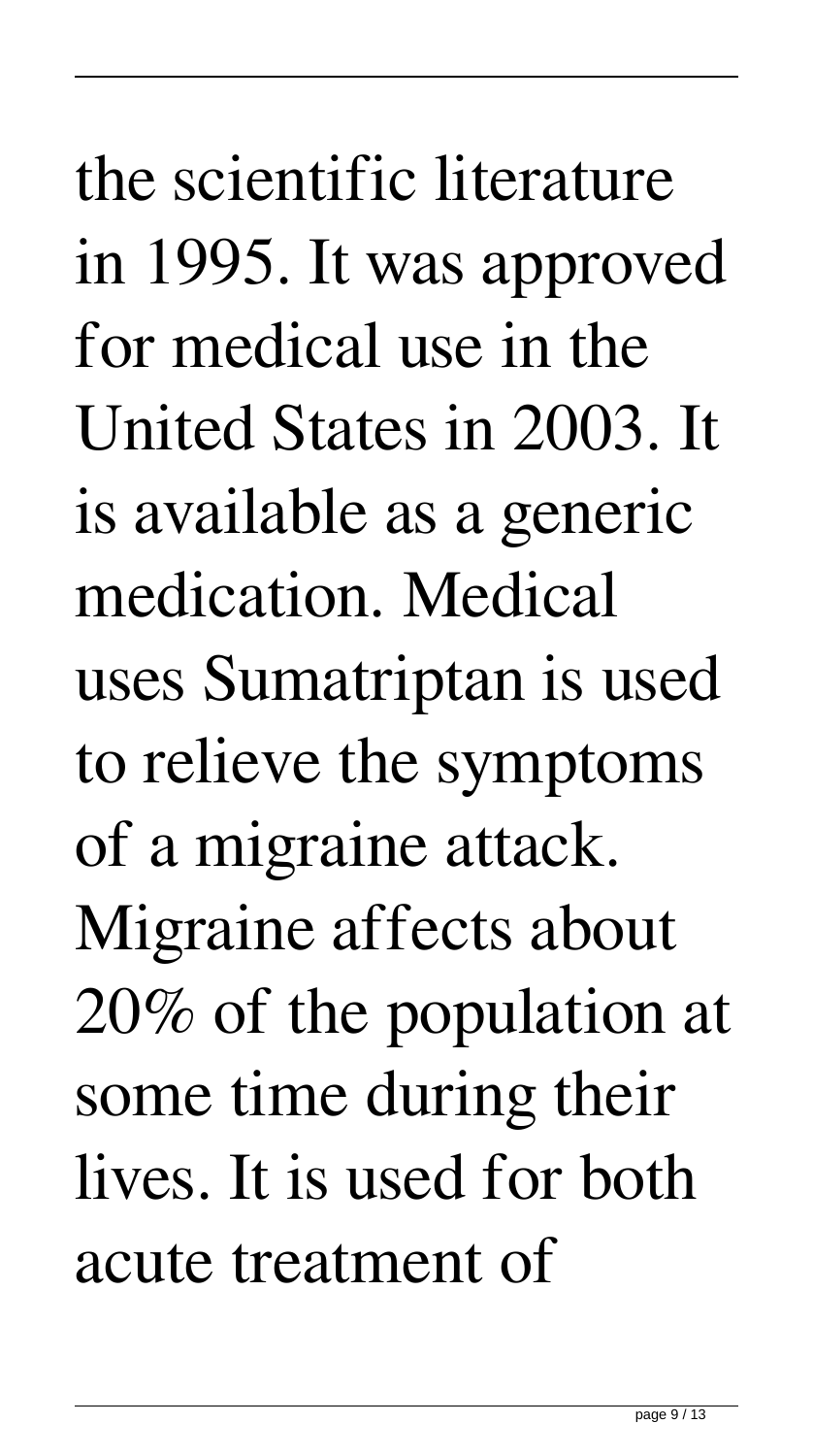migraines and prevention of migraines. It is available in the form of a 5 mg subcutaneous injection (injection of the skin). Adverse effects Adverse effects occur at a rate of 1.7% after the first dose, and 5.5% after the second dose, and 5.4% after the third dose. Adverse effects include nausea, vomiting,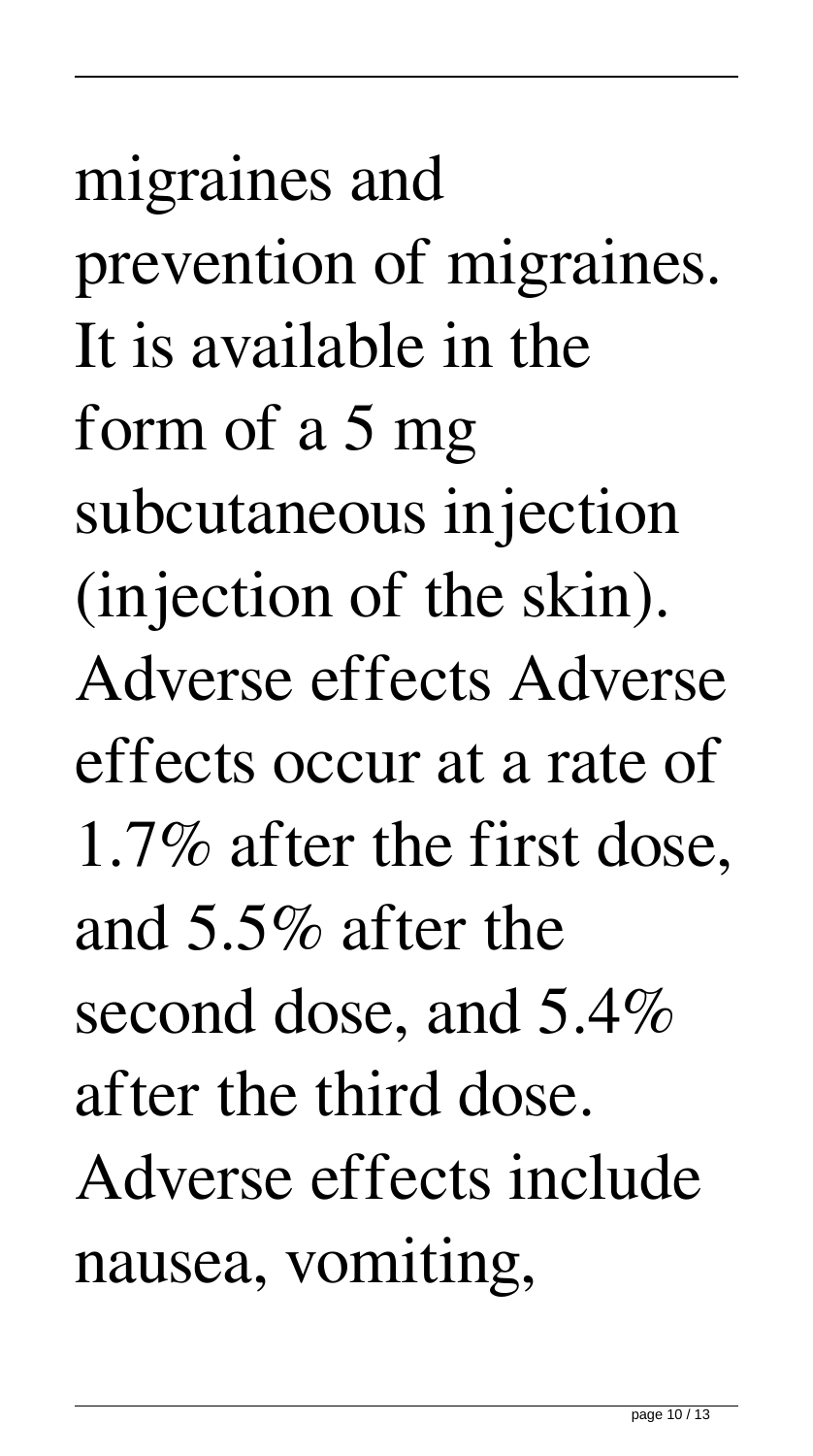drowsiness, fatigue, and dizziness. Overdose The following should be considered an emergency: Clinical or

physiological signs of an impending

cardiovascular collapse. History Sumatriptan was

developed in the early

1990s. It was first

described in the

scientific literature in 1995. It was patented in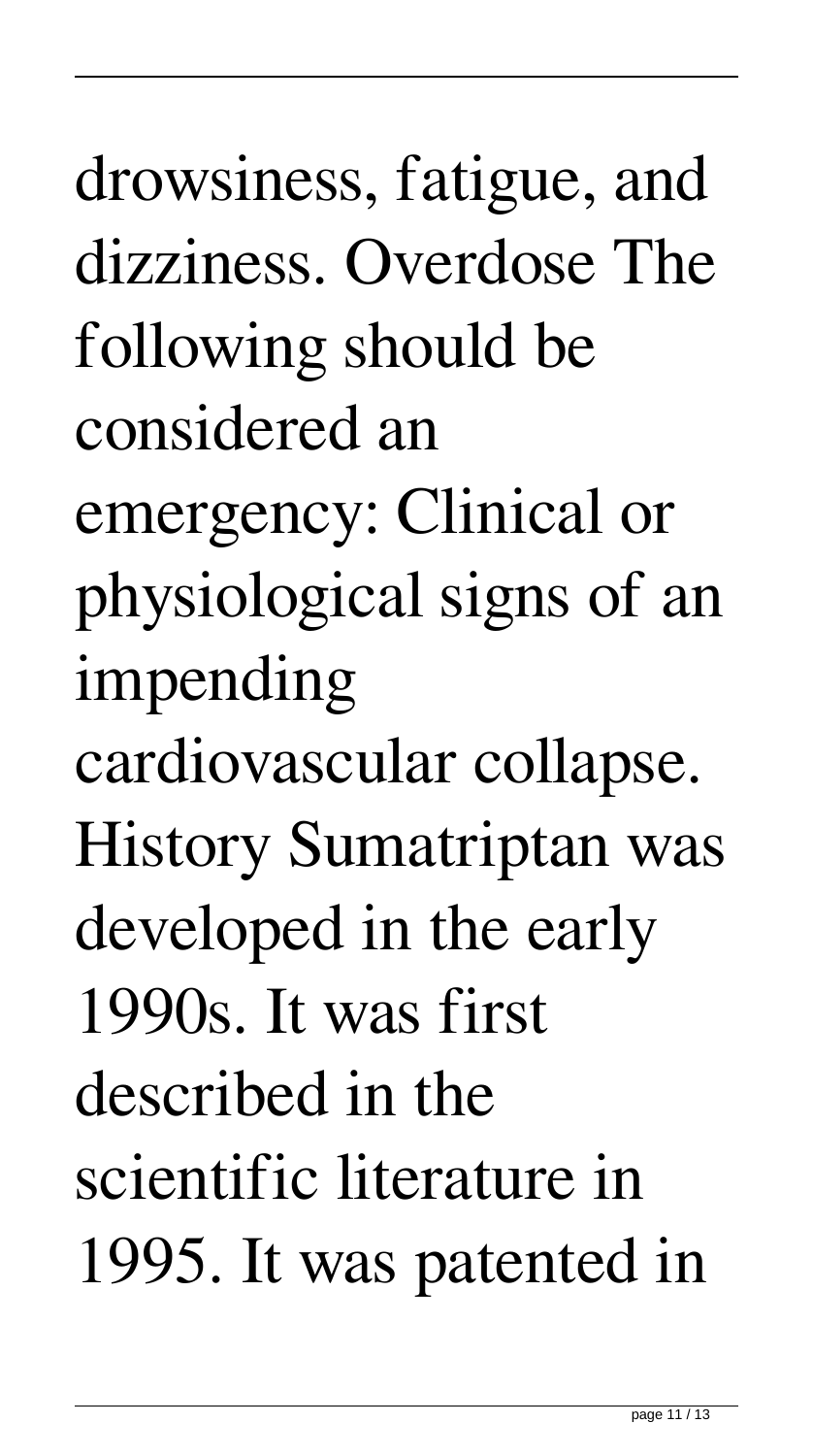1995, and approved for medical use in the United States in 2003. The drug is marketed under the brand name Imigran by Eli Lilly and Co. The recommended dose for migraines is 5 mg subcutaneous. It was first approved for use in the United States. A meta-analysis suggested a class effect for the triptans for pain